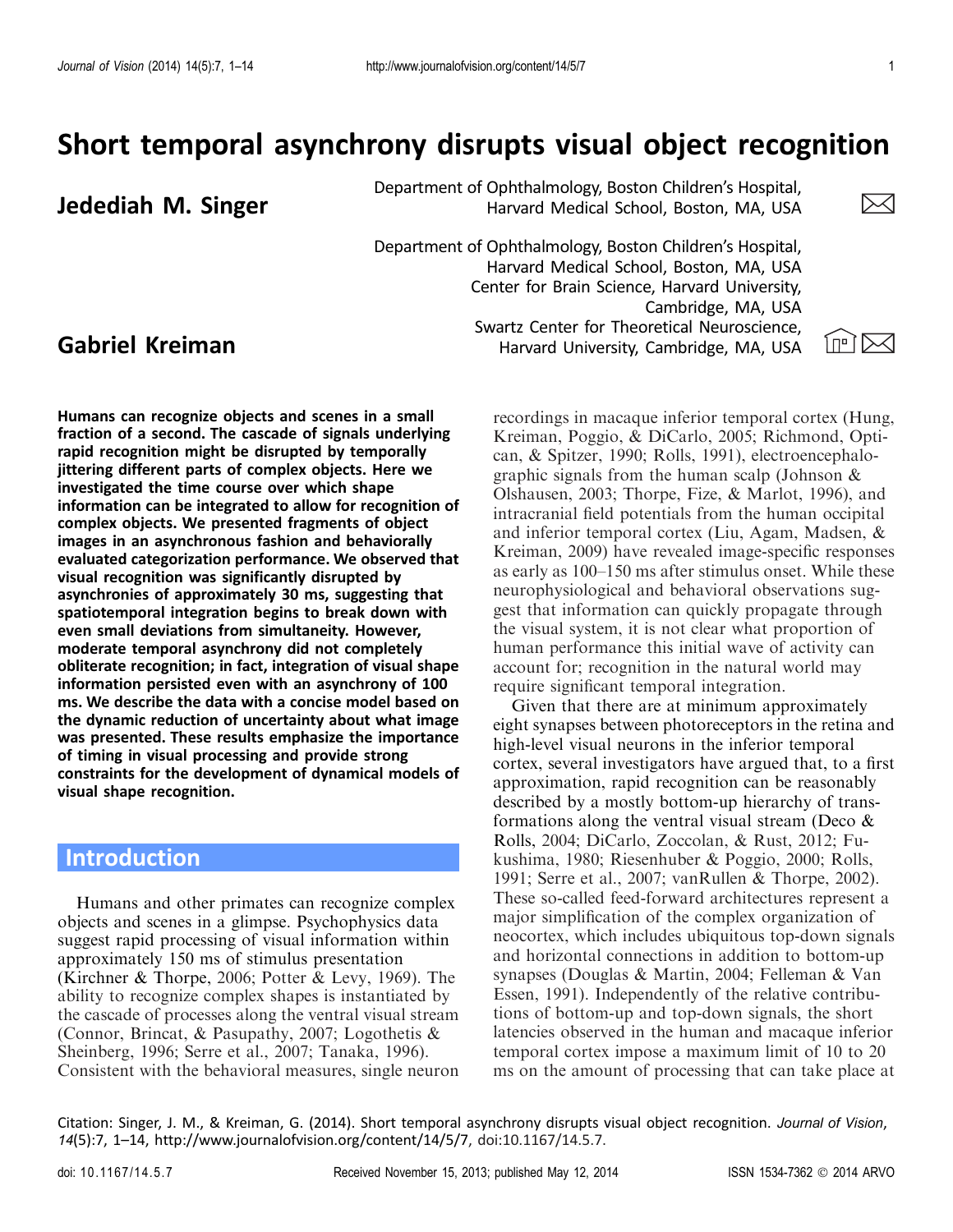<span id="page-1-0"></span>each stage before the first bits of information are passed on to the next stage.

Despite the rapid progression of this initial wave of information, response durations can extend from a few tens of ms in V1 (Ringach, Hawken, & Shapley, [2003](#page-13-0)) to approximately 70 ms in MT (Bair & Movshon, [2004](#page-11-0)) to 100 ms or more in inferior temporal cortex (De Baene, Premereur, & Vogels, [2007](#page-11-0)). Spatiotemporal integration is critical for the definition of receptive fields in early visual areas as well as for motion detection signals along the dorsal stream. The contributions of spatiotemporal integration along the ventral stream in regions involved in high-level shape recognition such as inferior temporal cortex are less clearly understood. The accumulation of visual shape information over time may improve recognition performance beyond what could be achieved by independent processing of sequential ''snapshots.''

Psychophysics studies have shown that subjects can hold a representation of basic visual information such as letters (Sperling, [1960\)](#page-13-0) or flashing arrays of squares or dots (Brockmole, Wang, & Irwin, [2002](#page-11-0); Hogben & Di Lollo, [1974](#page-12-0)) in ''iconic memory'' for a short time after presentation. The recognition of a whole object can be facilitated when presented in close temporal contiguity and spatial register with one of its parts (Sanocki, [2001\)](#page-13-0), demonstrating that varying the dynamics with which object information is presented can influence perception. Prior studies of temporal integration in terms of interference between parts of different faces (Anaki, Boyd, & Moscovitch, [2007](#page-11-0); Cheung, Richler, Phillips, & Gauthier, [2011;](#page-11-0) Singer & Sheinberg, [2006\)](#page-13-0), emotion recognition (Schyns, Petro, & Smith, [2007](#page-13-0)), and extraction of low-level shape features (Aspell, Wattam-Bell, & Braddick, [2006](#page-11-0); Clifford, Holcombe, & Pearson, [2004](#page-11-0)) have found relevant time scales in the range of several tens to a few hundred milliseconds. Longer integration windows, up to several seconds, have been reported in studies of motion discrimination (Burr & Santoro, [2001\)](#page-11-0) and biological motion discrimination (Neri, Morrone, & Burr, [1998](#page-12-0)).

There is thus a range of temporal integration windows that could play a role in recognition of complex objects. Observations of rapid processing suggest that even small disruptions to simultaneity might carry large consequences, while observations of long temporal receptive fields and integration or persistence of low-level visual stimuli suggest that object recognition might be robust to temporal asynchrony. Here we used psychophysics experiments in which images were broken into asynchronously presented parts [\(Figure 1](#page-2-0)) to evaluate the time course over which asynchronous information can be integrated together and lead to the recognition of complex objects.

### Methods

All procedures were carried out with subjects' informed consent and in accordance with protocols approved by the Boston Children's Hospital Institutional Review Board.

#### Apparatus

Stimuli were presented on a Sony Multiscan G520 21-in. cathode-ray tube monitor (Sony Corporation, Tokyo, Japan), running at a 170 Hz refresh rate and  $872 \times 654$  pixel resolution. The experiment was run on an Apple MacBook Pro computer (Apple Computer, Cupertino, CA) running MATLAB software (Math-Works, Natick, MA) with the Psychophysics Toolbox and Eyelink Toolbox extensions (Brainard, [1997;](#page-11-0) Cornelissen, Peters, & Palmer, [2002](#page-11-0); Pelli, [1997\)](#page-12-0). For 37 of the 50 subjects across all experiments, we obtained reliable measurements of subjects' eye movements using the EyeLink 1000 system (using infrared corneal reflection and pupil location, with nine-point calibration) running in remote mode (SR Research, Mississauga, Ontario). Subjects were seated in a dimly lit windowless room approximately 53 cm from the eye tracking camera, and approximately 71 cm from the display monitor. Subjects performed a four-alternative forced choice task (described below) and indicated their responses using a Logitech Cordless RumblePad 2 game controller (Logitech, Fremont, CA). Trials in which the requested times for stimulus onset were missed by more than one screen refresh (5.9 ms) were discarded. In separate tests, we used a photodiode to independently verify the accuracy of the image presentation times.

#### Stimulus presentation, Experiment 1

Sixteen subjects participated in Experiment 1. Images were drawn randomly with replacement from a library of 428 grayscale silhouettes of animals, people, plants, and vehicles, with each category equally represented. These images were obtained from several freely accessible sources on the Internet, resized to occupy most of a  $256 \times 256$  pixel square (which sometimes involved clipping of object edges), superimposed on a noise background, and adjusted using Photoshop (Adobe, San Jose, CA) to have flat intensity histograms. The power spectrum of each image was then calculated using a Fast Fourier Transform (FFT), along with the average power spectrum across all images. The final set of images was generated by, for each image, taking the inverse FFT of the population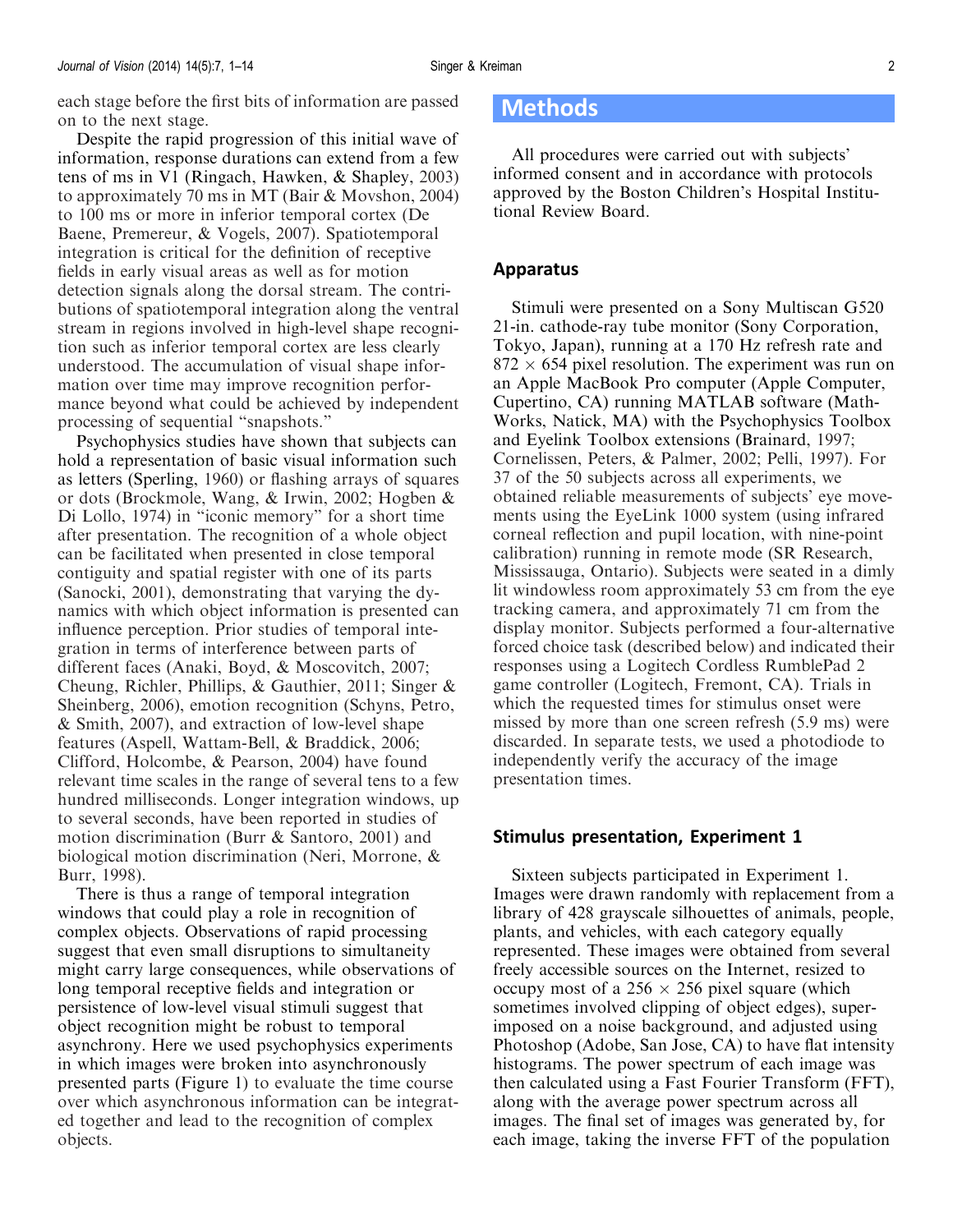<span id="page-2-0"></span>

Figure 1. Schematic of the organization of the experiments. A. After 500 ms fixation, between one and four fragments, each consisting of 3/16 of a source image (upper left), were briefly shown embedded in a stream of flickering 170 Hz phase-scrambled visual noise. Fragments lasted 11.8 ms and were presented with a stimulus onset asynchrony (SOA, constant within a given trial) that took 1 of 10 possible values from 0 ms (synchronous presentation) to 294.1 ms [\(Methods\)](#page-1-0). The source image, the number of fragments, and the SOA value were randomly chosen in each trial. Noise continued for 500 ms after the onset of the final fragment, after which subjects were presented with a four-alternative forced choice categorization task. B. Examples of other images used in the experiments.

average power spectrum with that image's respective unique phase spectrum. This resulted in a set of images with consistent power at each spatial frequency, and backgrounds filled with cloud-like noise. Example images are shown in Figure 1B (the line drawings on the second row were only used in Experiment 2); all the images used in these experiments can be obtained from [http://klab.tch.harvard.edu/resources/singer\\_](http://klab.tch.harvard.edu/resources/singer_asynchrony.html) [asynchrony.html](http://klab.tch.harvard.edu/resources/singer_asynchrony.html).

Each of 16 subjects (13 female, age 19–35, mean age 25) completed 50 blocks of 46 trials each. The sequence of events in each trial is illustrated in Figure 1A. The image selected for each trial was drawn with equal probability from one of the four categories. Each trial began with a 14-pixel  $(0.5^{\circ})$  fixation cross presented for

500 ms. In those subjects for which eye tracking was available (14 of 16 subjects), we required 500 ms of fixation within  $3^\circ$  of the center of the cross. Following fixation, a 256  $\times$  256 pixel (9.3°  $\times$  9.3°) square of flickering (170 Hz) noise appeared in the center of the screen. This noise was generated by randomizing the phase of the mean power spectrum of the library of images. The purpose of the noise was to eliminate the possible effects of apparent motion between two successive fragments (e.g., Cavanagh, Holcombe, & Chou, [2008\)](#page-11-0). We considered a  $4 \times 4$  square tessellation of each image; edge alpha masks for these squares were blurred with a Gaussian blur of radius 4 pixels, using Photoshop. We defined a "fragment" as 3 out of the 16 squares (not necessarily spatially contiguous) randomly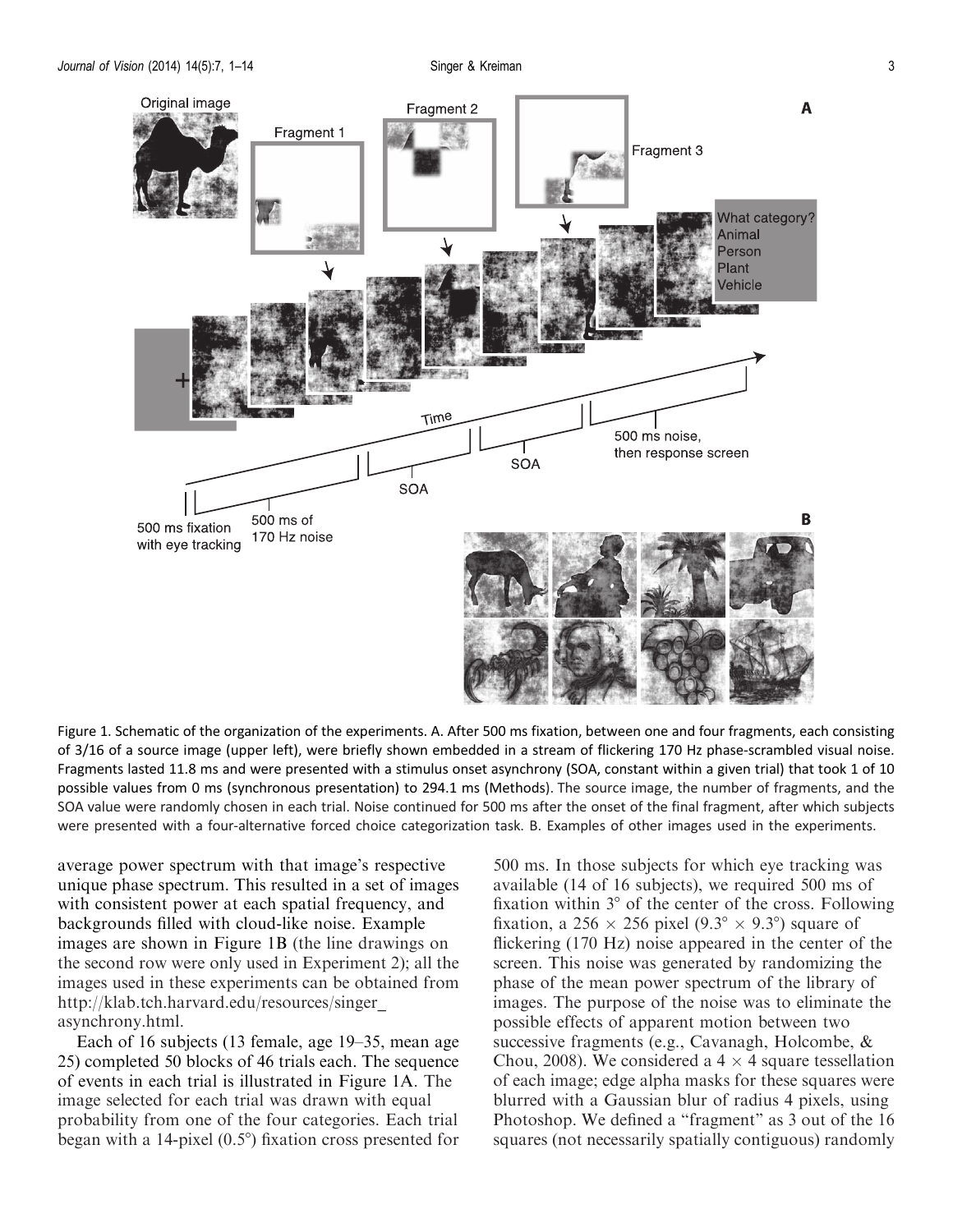<span id="page-3-0"></span>chosen in each trial. Depending on the configuration of the three squares, each fragment spanned a minimum of  $4.7^{\circ}$  and a maximum of  $9.3^{\circ}$ . Spatial integration of all of the information in four fragments required integrating over  $9.3^{\circ}$ . Each fragment was present for 11.8 ms (two monitor refreshes). Trials containing one, three, or four fragments were randomly interleaved. When more than one fragment was used in a trial, they contained nonoverlapping parts of the source image. Fragments were sequentially presented, with the first fragment appearing 500 ms after the noise began. Successive fragments were presented with a stimulus onset asynchrony (SOA) selected at random from the following list: 0 ms (synchronous presentation), 11.8 ms (one fragment's offset coincided with the subsequent fragment's onset), 17.7 ms, 29.4 ms, 47.1 ms, 70.6 ms, 100 ms, 147.1 ms, 205.9 ms, 294.1 ms. The SOA value was constant within a trial and the different SOAs were randomly interleaved across trials [\(Movie 1](http://)). We also included randomly interleaved catch trials, in which 15/ 16 of an image was shown for 58.8 ms. The catch trials served to ensure that subjects were engaged in the task and understood the instructions; subjects who scored below 80% on catch trials, or below 1/3 overall, were excluded (criteria established a priori, all subjects passed in Experiment 1).

The flickering noise continued while the fragments were displayed and for 500 ms after the last fragment appeared, at which point it was replaced by a blank gray screen containing the text ''Please indicate which kind of picture was hidden in the clouds:'' and four options were shown, corresponding to the four gamepad buttons used, for "Animals," "People," "Vehicles," and ''Plants.'' This choice screen remained until the subject pressed a button. Performance is reported as mean  $\pm$  *SEM* throughout the manuscript. A highcontrast mask (one of the noise images, selected at random, with its contrast maximized) then appeared for one monitor refresh, followed by the fixation cross for the next trial. Trials in which the subject looked away from the stimulus or blinked were excluded from analyses. No feedback was given, except between blocks, when the overall performance for that block was displayed.

### Stimulus presentation, Experiment 2, variant A

Experiment 2A addressed two questions. First, can the uncertainty reduction model accurately describe the simplest possible asynchronous trials, containing only two fragments? Second, while the performance curves from Experiment 1 appeared to be near asymptote by 294.1 ms SOA, do the results hold at very long SOA? Images were drawn from a library of 364 line drawings and silhouettes, which partially overlapped with that



Figure 2. Mean performance across all 16 subjects in Experiment 1, in trials with zero SOA. Error bars indicate standard errors of the mean (SEM). All presentations lasted for 11.8 ms, except the catch trials, which lasted 58.8 ms. The dashed line indicates chance performance.

used in Experiment 1. Aside from the different image set and the additional conditions, the experiment parameters were identical to those in Experiment 1. Twenty-one new subjects (13 female, age 19–51, mean age 27) participated in this experiment. We excluded from analyses one subject due to low performance on catch trials ( $< 0.8$  correct) and three subjects due to low overall performance  $(< 1/3$  correct); this exclusion did not significantly change the overall results. In this variant, we had eye tracking available for 10 of the 17 subjects whose performance exceeded threshold (the eye tracker was unavailable for five subjects and calibration was unreliable for two subjects). Catch trials were included in six subjects. There were 36 blocks of 36 or 37 trials, depending on whether catch trials were included.

### Stimulus presentation, Experiment 2, variant B

In Experiment 1, longer SOAs and more fragments both led to longer trials. These differences might have influenced the observed results (e.g., forgetting information over the course of a second or more may lead to lower performance in longer trials). To control for this possibility, we fixed the total trial duration in a second variant experiment. Moreover, during the approximately 2-hr duration of each run of Experiment 1, each 1/16 of each image was presented an average of 3.4 times. To ensure that this repetition did not lead to rote memorization or long-term learning effects, this second variant also included a larger image library, so that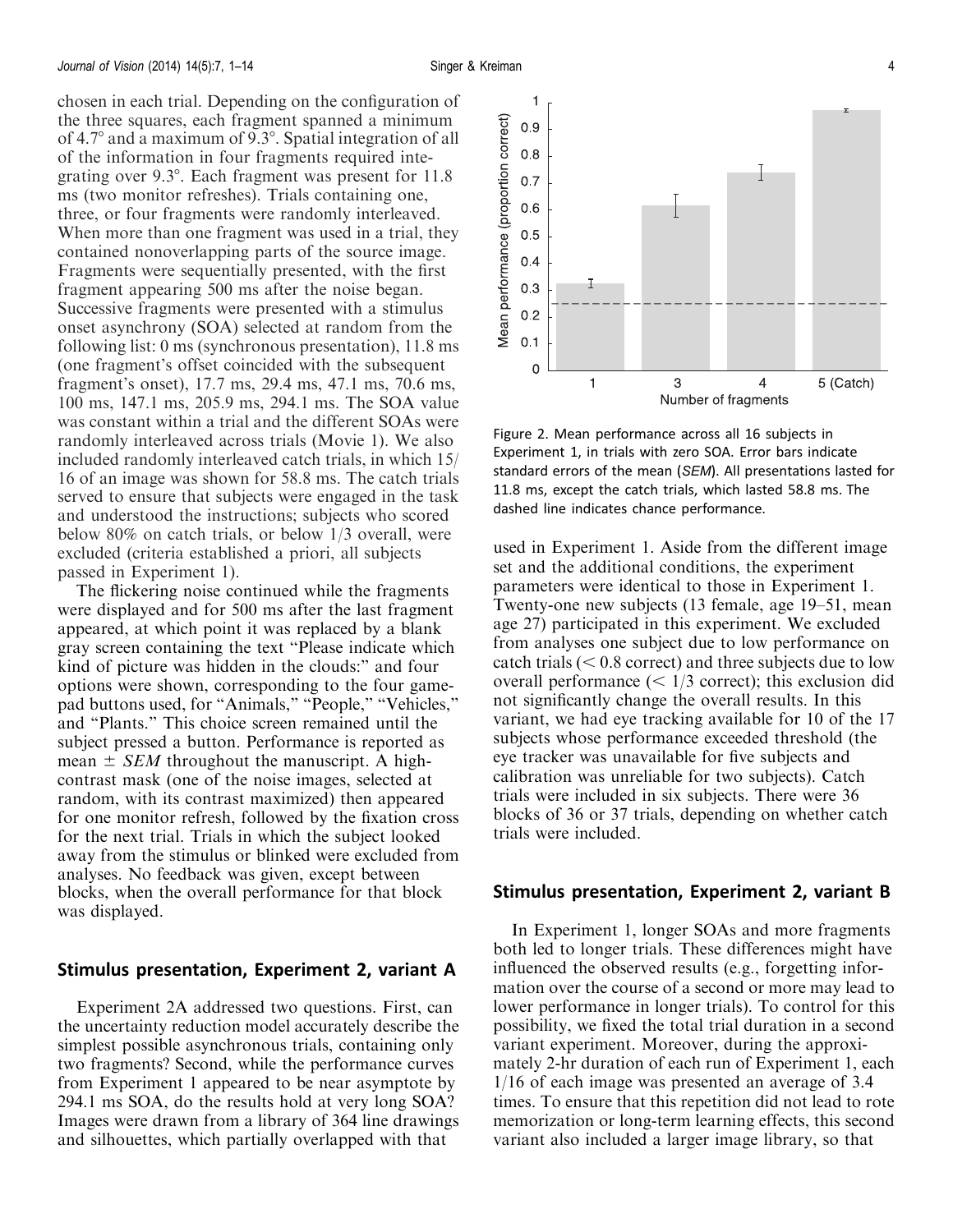each 1/16 of each image was presented to each subject an average of 0.5 times. There were 36 blocks of 34 trials. SOA values were drawn from the same list as in Experiment 1. Two-fragment trials were also presented but not included in the reported analyses to make the results more directly comparable to those in Experiment 1. Adding the data from the two-fragment trials did not change the conclusions. One of the two key differences in this variant is that the stream of flickering noise in each trial lasted for 1882.4 ms (for all SOA values and number of fragments)—long enough to accommodate a trial with four fragments at the longest asynchrony used (294.1 ms), followed by 500 ms of noise. Trials with shorter asynchronies or fewer fragments concluded with a longer period of uninformative noise. In this way the time interval between trial onset and behavioral response was identical in all trials. The second key difference in this variant is that images were drawn at random from a library of 1,200 line drawings and silhouettes, a superset of those used in Experiments 1 and 2A. This means that each 1/16 of each image had an approximately 50% chance of being presented to a given subject. Eighteen new subjects (13 female, age 18–35, mean age 24) participated in Experiment 2B; one subject was excluded from analyses due to low performance on catch trials  $(< 0.8$  correct). We had reliable eye tracking in 13 of the 17 subjects whose performance exceeded threshold.

### Data analyses

#### Diagnostic image parts

Even though we took several precautions to make images homogeneous in terms of basic low-level properties (see above), some images were easier to categorize than others and parts of some images were more informative than others. If part of an image is reliably diagnostic, subjects may be able to perform the task based only on that part, regardless of any other information presented. This would confound the study of temporal integration; there might be no contribution from the other fragments presented, and thus SOA would be irrelevant. To mitigate this effect, we investigated how informative each part of each image was. Each square  $j$  ( $j = 1, \ldots, 16$  for each image) was assigned a "diagnosticity" score  $DS_j$  defined as:

$$
DS_j = \frac{\sum_{t} \frac{c(t) \cdot s(t) \cdot p(t)}{a(t)}}{\sum_{t} \frac{s(t) \cdot p(t)}{a(t)}}.
$$
 (1)

Here, *t* ranges over all trials, for all subjects and across all experiments in which square j was present. If the category reported in a given trial t was correct,  $c(t)$  is 1; otherwise  $c(t)$  is 0. The overall performance of the subject who performed trial t is  $p(t)$ , and that subject's overall performance on trials with the same number of fragments and the same asynchrony as trial  $t$  is given by  $a(t)$ . Finally,  $s(t)$  is the number of 1/16 squares of the image present overall in trial  $t$  (that is, three times the number of fragments in trial  $t$ ). This score indicates how reliably each particular 1/16 square led to correct classification across all subjects. We excluded trials in which any of the  $1/16$  squares shown had a diagnosticity score greater than 0.8. This excluded an average of 33.7%  $\pm$  0.3% of trials from Experiment 1 and  $17.2\% \pm 0.3\%$  and  $23.1\% \pm 0.3\%$  from Experiments 2A and 2B, respectively. Including these trials does not change the conclusions reported here. The uncertainty reduction model's window of integration for individual subjects (see below) when including all trials changed by only 13%  $\pm$  3%. Including trials containing diagnostic squares does however raise performance disproportionally at longer asynchronies due to the greater number of trials in which a single fragment is sufficient for categorization. In decreasing the dynamic range of performance, the variances of the model fits are increased.

#### Probability summation

Assuming independent responses to each fragment, one may predict performance in trials with multiple fragments from the performance observed in singlefragment trials,  $y_1$ . We assume that the subject actually knew the correct image category in some fraction i of the trials, and guessed at chance in the rest, so that  $y_1 =$  $i + (1 - i)/4$   $(y_1 = 1/4$  if  $i = 0$  and  $y_1 = 1$  if  $i = 1$ ). The chance that the subject fails to discern the category from a trial with *n* fragments is  $(1 - i)^n$ , and the final performance predicted by probability summation is then

$$
1 - (1 - i)^n + \frac{(1 - i)^n}{4} = 1 - \frac{3(1 - i)^n}{4}.
$$
 (2)

Note that even for small values of  $i$ , this expression can be appreciably higher than chance (0.25). For example, a single fragment performance of  $y_1 = 0.30$  is obtained from  $i = 0.0667$  and this leads to an overall performance of 0.43 when  $n = 4$  fragments. We cannot assume independence, however, because multiple fragments from a single image contain correlated information, and so this independent probability summation prediction overestimates expected performance. Observing the opposite pattern, i.e., exceeding the performance predicted by independent probability summation, is thus a particularly strong indicator of synergistic spatiotemporal integration of information from multiple fragments.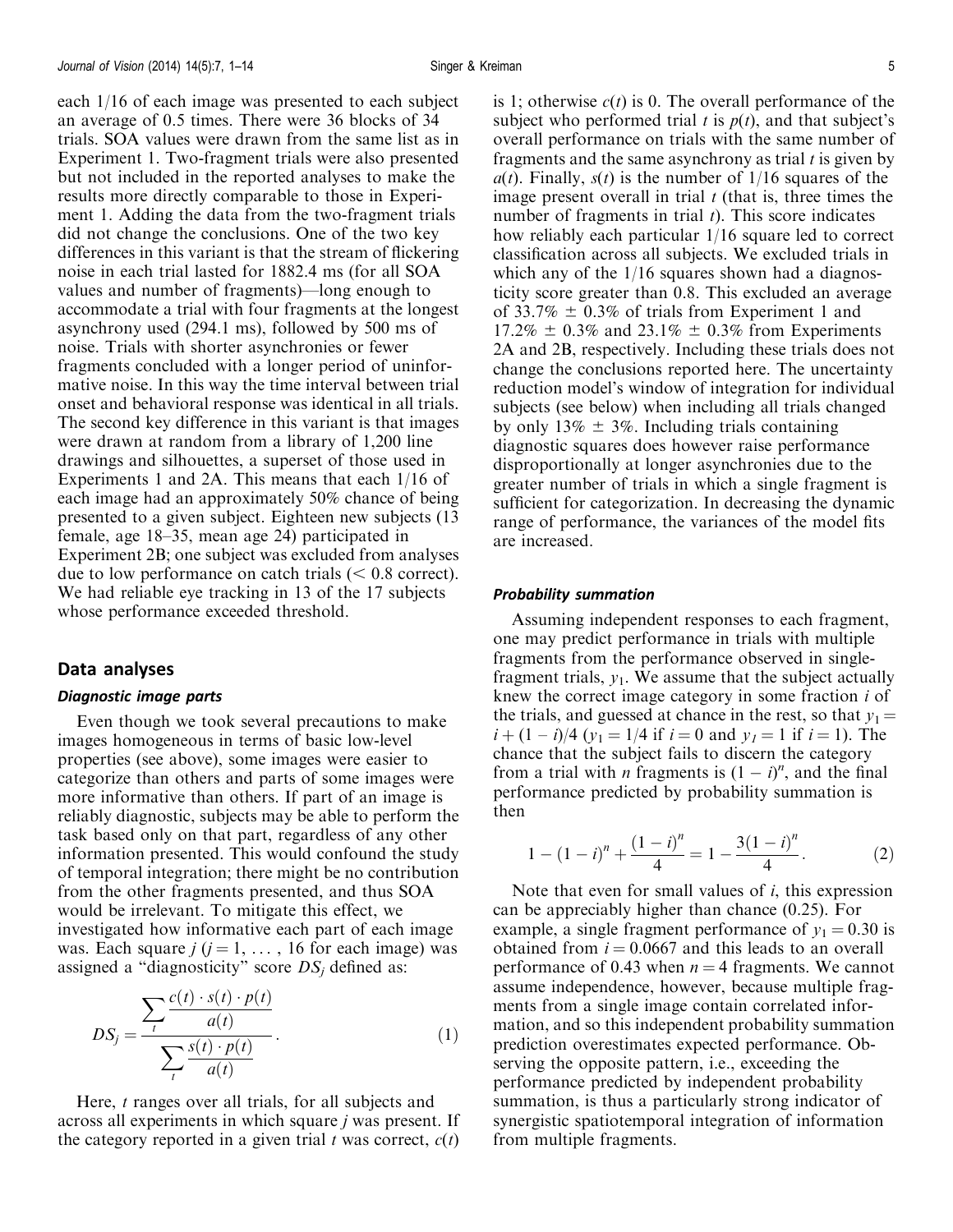<span id="page-5-0"></span>

Figure 3. Individual subjects' performance in Experiment 1. Error bars indicate Clopper-Pearson 95% confidence intervals. The x axis indicates SOA and the y axis indicates the average fraction correct performance for the three-fragment condition (triangles), fourfragment condition (squares), and single fragment condition (\*). Chance performance is 0.25 and the performance in catch trials was 0.97  $\pm$  0.01. The dashed lines show the fits from the uncertainty reduction model (Text). The mean value of the integration window indicated by the uncertainty reduction mode is indicated by a vertical dotted line.

### Results

We evaluated the sensitivity to temporal imprecision during visual object recognition by quantifying categorization of asynchronously presented object fragments [\(Methods,](#page-1-0) [Figure 1](#page-2-0)).

#### Experiment 1

Overall performance in the task was above chance (chance  $= 0.25$ ) for all subjects, numbers of fragments, and SOA values. Averaged across all SOA values and numbers of fragments, performance ranged from 0.37 to 0.77 (0.60  $\pm$  0.03, mean  $\pm$  *SEM*). Performance increased as the number of fragments shown increased ([Figure 2\)](#page-3-0). All 16 subjects' performance was better for the four-fragment condition than the three-fragment condition, significantly so for 13 subjects (chi-squared

test,  $p < 0.05$ , compare triangles versus squares in Figure 3). Catch trial performance was essentially at ceiling (0.97  $\pm$  0.01). Single-fragment performance was slightly above chance levels  $(0.33 \pm 0.01)$ . Overall performance varied slightly but significantly by category (chi-squared test,  $p < 10^{-8}$ ; animals: 0.59, people: 0.60, plants: 0.54, vehicles: 0.57). In sum, all subjects were able to correctly perform the task in spite of the rapid presentations and fragmented objects.

If subjects performed the task by independently evaluating each fragment, the performance in singlefragment trials would be predictive of overall performance in trials with multiple fragments via independent probability summation [\(Methods\)](#page-1-0). Different fragments from a given image contain redundant information, which would bias an independent probability summation prediction towards higher values. Yet performance at all SOAs was higher than that predicted by probability summation, dropping at the longest SOA to values consistent with probability summation (at SOA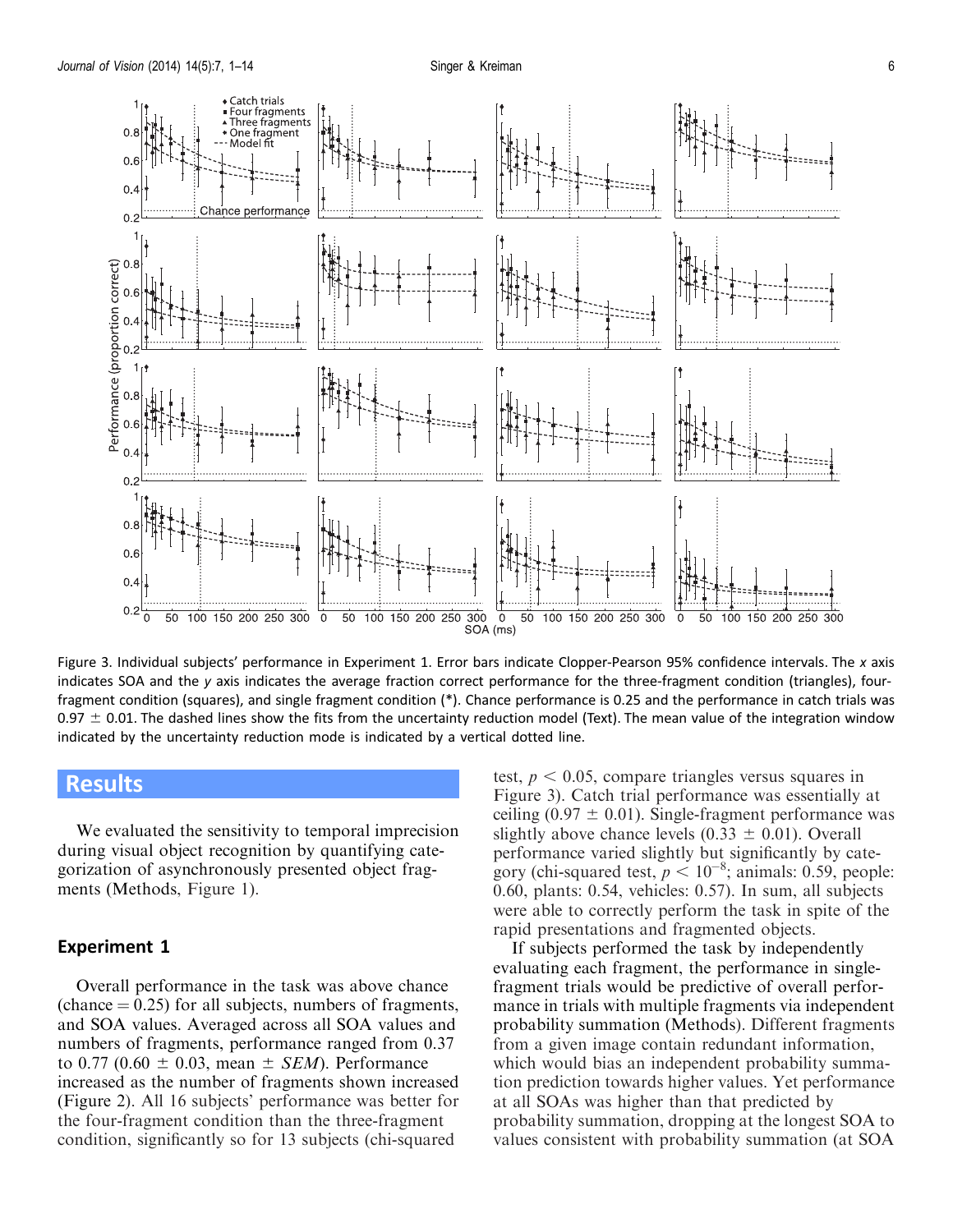<span id="page-6-0"></span>

Figure 4. Summary of results from Experiment 1. Performance is averaged across  $n = 16$  subjects (individual performance shown in [Figure 3\)](#page-5-0). Conventions are the same as in [Figure 3;](#page-5-0) horizontal dashed lines indicate the performance level predicted by probability summation, based on single-fragment performance. Error bars show SEM across subjects.

 $= 294.1$  ms: 0.46  $\pm$  0.03 observed versus 0.44  $\pm$  0.04 predicted, and  $0.50 \pm 0.03$  observed versus  $0.49 \pm 0.04$ predicted, for three- and four-fragment conditions, respectively, Figure 4). Hence, independent probability summation is not a good model to describe overall performance in this task. That performance at all but the longest asynchronies exceeded the independent probability summation prediction despite the redundancy of the fragments within each trial suggests visual integration, which we quantify below.

Categorization performance showed a strong decrease with increasing values of SOA both for threefragment trials and four-fragment trials ([Figures 3–](#page-5-0)4). Performance declined with increasing temporal asynchrony for all 16 subjects [\(Figure 3](#page-5-0)). This change in performance was significant for 11 and 14 subjects in three-fragment and four-fragment trials, respectively (chi-squared test,  $p < 0.05$ ). The performance decrement between simultaneous presentations and asynchronous trials first reached significance at an SOA of 29.4 ms (sign test,  $p = 0.05$ ), with a difference of 2.3%  $\pm$ 1.4% (Figure 4). While a slight improvement in performance was apparent in the mean values at 11.8 ms SOA relative to simultaneous presentations, it was not statistically significant (sign test,  $p = 0.60$ ). These observations show that temporal imprecision of even 30 ms disrupts recognition performance.

To quantify performance  $(y)$  as a function of SOA (denoted A below), we started by performing a leastsquares fit of an exponential curve to the data from each subject for each number of fragments:

$$
\hat{y}(A) = B + R \cdot 2^{-A/\tau}.\tag{3}
$$

The three parameters were the time constant  $\tau$ , the baseline value  $B = \hat{y}(\infty)$ , and the range in performance  $R = \hat{y}(0) - \hat{y}(\infty)$ , where  $\hat{y}(0)$  represents the performance at 0 ms SOA and  $\hat{y}(\infty)$  denotes the asymptotic performance at infinite SOA. We adjusted these three parameters  $(B, R, \tau)$  to minimize the squared error between  $\hat{v}(A)$  and the observed data  $v(A)$ . The exponential curves provided a reasonable fit to the data (root-mean-squared error, *RMSE*, of  $0.058 \pm 0.004$ and  $0.045 \pm 0.003$ , for three-fragment and fourfragment data, respectively). As a measure of the window of integration, we considered  $\tau$ , the SOA at which the exponential curve achieved its half height. The mean value of  $\tau$  across 16 subjects was 120  $\pm$  24 ms and  $104 \pm 19$  ms, in three-fragment and fourfragment trials, respectively. Thus, shape integration at spatial scales of at least approximately  $5^\circ$  remains evident over a time scale on the order of 100 ms.

The exponential fits described the shapes of each of the response curves and experimental parameters separately. We sought a unifying model that could capture all the different experimental conditions and could be realized by the firing rates of neurons. As discussed above, probability summation failed in assuming that multiple fragments contribute to perception independently. To include the interdependence among different fragments and to account for the increasing number of possible two-fragment interactions as fragment count increases, we developed a model based on the notion that pairs of fragments interact to reduce uncertainty about the image as an exponential function of their SOA. In this model, we described a subject's observed performance in terms of an underlying uncertainty  $u$ , which is reduced by interactions between presented fragments. As above, we assume that the subject actually knew the correct image category in some fraction  $i$  of the trials, and guessed at chance in the rest, so that  $y(A) = i + [(1 - i)/$ 4]. The empirical uncertainty is then  $1-i$ , the chance that the subject did not know the image category. We assume that a second fragment reduces the underlying uncertainty u by some factor  $f(A)$  that depends on the asynchrony A with which it is presented relative to the first. A third fragment reduces uncertainty by another factor of  $f(A)$ , and also by a factor of  $f(2A)$ , because it is presented A ms after the second fragment and 2A ms after the first fragment. We assume independence, so the total uncertainty with three fragments is  $u \cdot f^2(A)$  $f(2A)$ . Similarly, the total uncertainty in a fourfragment trial is  $u \cdot f^3(A) \cdot f^2(2A) \cdot f(3A)$ . If we denote the total uncertainty with a particular number of fragments as  $u'$ , the predicted performance is then  $1$  $u' + (u'/4)$ . Note that u is conceptually related to performance in single fragment trials but is not directly mathematically relatable: The value of  $u$  also incorpo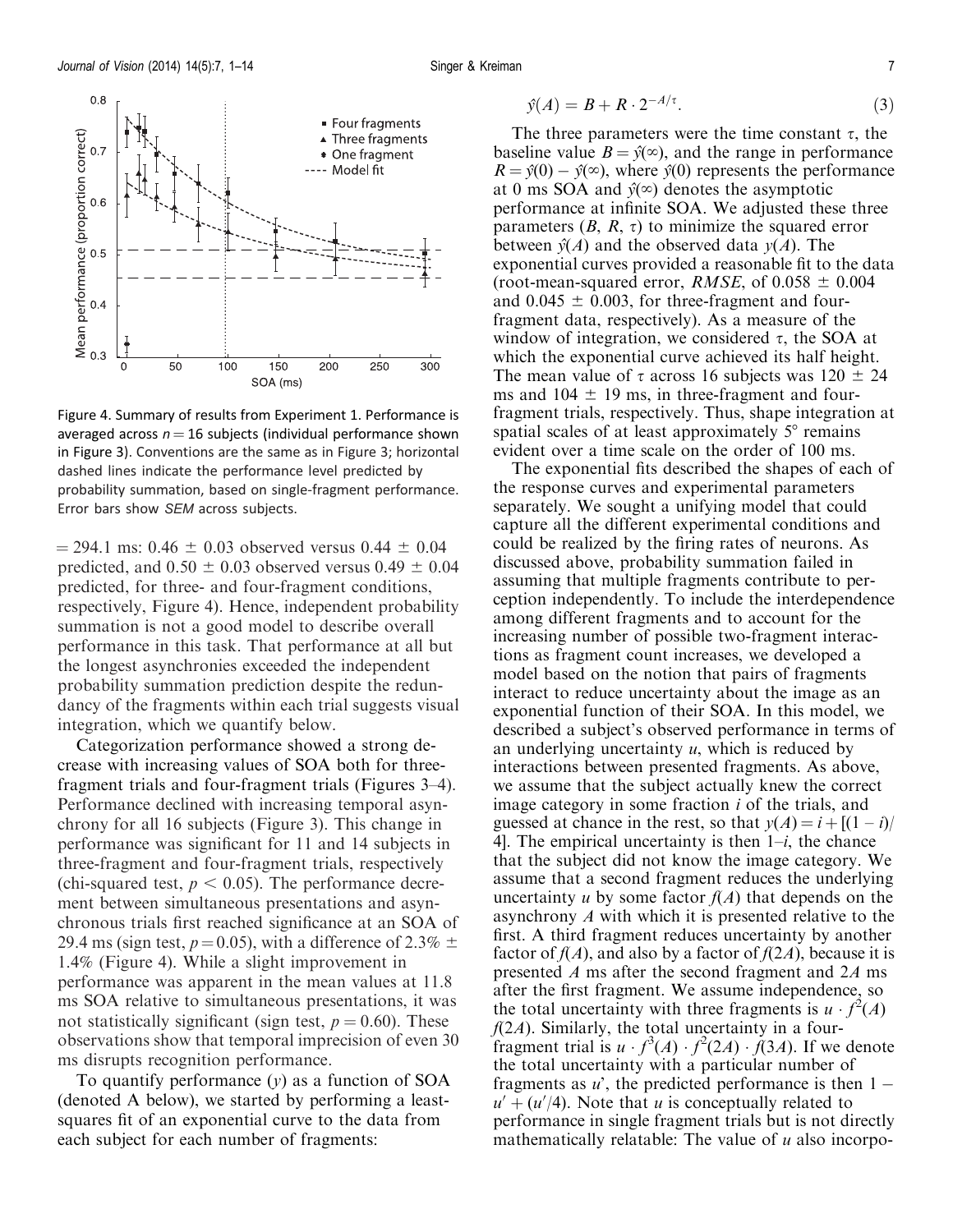rates the fact that different fragments from a single image are not independent but that this dependency is factored out in the consideration of pairs of fragments via  $f(A)$ .

For each subject, we used their empirical performance to calculate the empirical uncertainty  $1-i$  at each SOA and each number of fragments. We then found the least-squares best fits for the uncertainty reduction function  $f(A)$  and the underlying uncertainty u that was modified by  $f(A)$ . We considered for  $f(A)$  exponential functions of the form  $f(A) = B' - R'\cdot 2^{-A/\tau'}$ . Here  $B' =$  $f(x)$  is the asymptote, which determines what might be called ''cognitive'' or ''memory-based'' integration, the ability to combine information from multiple fragments at an arbitrarily long SOA.  $R' = f(\infty) - f(0)$  is the range of uncertainty reduction spanned by f, which describes the benefit of presenting visual information simultaneously rather than with very large SOA. Finally,  $\tau'$  is the time constant, which describes the SOA at the uncertainty reduction function's halfheight. Given the exponential nature of this model, there is some small amount of integration that persists at arbitrarily long asynchronies, decreasing asymptotically towards zero. Along with the underlying uncertainty  $u$ , this makes four total parameters to describe a subject's performance across all SOAs.

The uncertainty reduction model fit the data quite well: root-mean-square errors (*RMSE*) for the model  $(0.061 \pm 0.004$  and  $0.046 \pm 0.002$ , for three-fragment and four-fragment trials, respectively) were not significantly higher than the corresponding RMSE values for exponential fits to the raw data discussed above (0.058  $\pm$  0.004 and 0.045  $\pm$  0.003, respectively; Wilcoxon rank sum test comparing the two models,  $p = 0.42$  and 0.61, respectively), even though the exponential fits to the raw data have two more free parameters. Given those extra parameters, the corrected Akaike Information Criterion (Akaike, [1974;](#page-11-0) Burnham & Anderson, [2002\)](#page-11-0) is lower for the uncertainty reduction model in 15 out of 16 subjects; on average, the likelihood of the uncertainty reduction model is  $3.74 \pm 0.51$  times higher than that of the exponential fits.

We described the window of integration with the uncertainty reduction model exponential's half height parameter  $\tau'$ . When we fit the model to the data from individual subjects, we obtained a mean  $\tau'$  of 97  $\pm$  9 ms ([Figure 3\)](#page-5-0). In [Figure 4,](#page-6-0) we also made use of the same framework, considering all subjects within the experiment together. Rather than fitting to each subject's performance separately, we fit one uncertainty reduction model to all subjects' data. The values of the best fit parameters for the uncertainty reduction model were  $u = 0.43 \pm 0.02$ ,  $B' = 0.99 \pm 0.01$ ,  $R' = 0.15 \pm 0.02$ , and  $\tau' = 109$  ms.  $R^2$  values between the data and the predictions for the population uncertainty reduction model were 0.92 for three-fragment trials and 0.97 for

four-fragment trials. This model succinctly and accurately described a subject's performance across all conditions based solely on the reduction of uncertainty as a function of SOA. The model used fewer parameters to explain a subject's performance than the set of exponential fits, it could generalize across different numbers of fragments, and it suggested an underlying psychological interpretation.

We further considered a model based on signal detection theory, which assumes a probabilistic framework to describe each subject's performance in each trial. Previous analyses of psychophysics data (Swets, [1961\)](#page-13-0) have shown that high-threshold models like the uncertainty reduction model just described sometimes do not capture subjects' behavior as well as models based on signal detection theory (SDT). We therefore constructed a SDT model to test whether it would give different results from the uncertainty reduction model. We used a Markov chain Monte Carlo (MCMC) method for calculating  $d'$  (a SDT measure of sensitivity to stimulus identity) with bias in four-alternative forced choice tasks (DeCarlo, [2012\)](#page-11-0). Models were fit using JAGS ([http://sourceforge.net/projects/mcmc-jags/\)](http://sourceforge.net/projects/mcmc-jags/) with 10,000 iterations of burn-in followed by 20,000 iterations to approximate d' distributions. Having calculated d' for each subject, each asynchrony, and each number of fragments, we proceeded to fit a fourparameter model to each subject's data. Let g be a scaled base-two exponential function with parameter  $\tau''$ and scale factor  $\overline{R}^n$ ,  $g(A) = R^n \cdot 2^{-A/\tau^n}$ . Then g describes the increase in sensitivity brought about by having two fragments with an asynchrony of A. The third parameter is  $v''$ , the d' value in single-fragment trials (constrained to lie within the 95% confidence interval estimated from the MCMC fit). Finally, we assumed that adding additional fragments to a trial might not aid sensitivity in a perfectly efficient fashion (because fragments contain correlated information) and we described this inefficiency with a multiplicative factor  $c<sup>n</sup>$  that progressively reduced the contributions of successive fragments. The model predicts  $d'$  for *n* fragments with asynchrony A as follows:

$$
d' = \sum_{i=1}^{n} \left( v'' \cdot c''^{i-1} + (i-1) \cdot g \left( A \cdot (n-i+1) \right) \right).
$$
\n(4)

We fit the four parameters of this model using a least-squares procedure and compared the time constant values  $(\tau'')$  obtained with the SDT model against those obtained from the uncertainty reduction model  $(\tau')$ . The values of the best fits for the SDT model were  $R'' = 0.21 \pm 0.02$ ,  $v'' = 0.42 \pm 0.06$ ,  $c'' = 0.47 \pm 0.09$ , and a cross-subject mean  $\tau''$  of 101  $\pm$  8 ms. Given that the SDT results were similar to those of the uncertainty reduction model and the higher computational re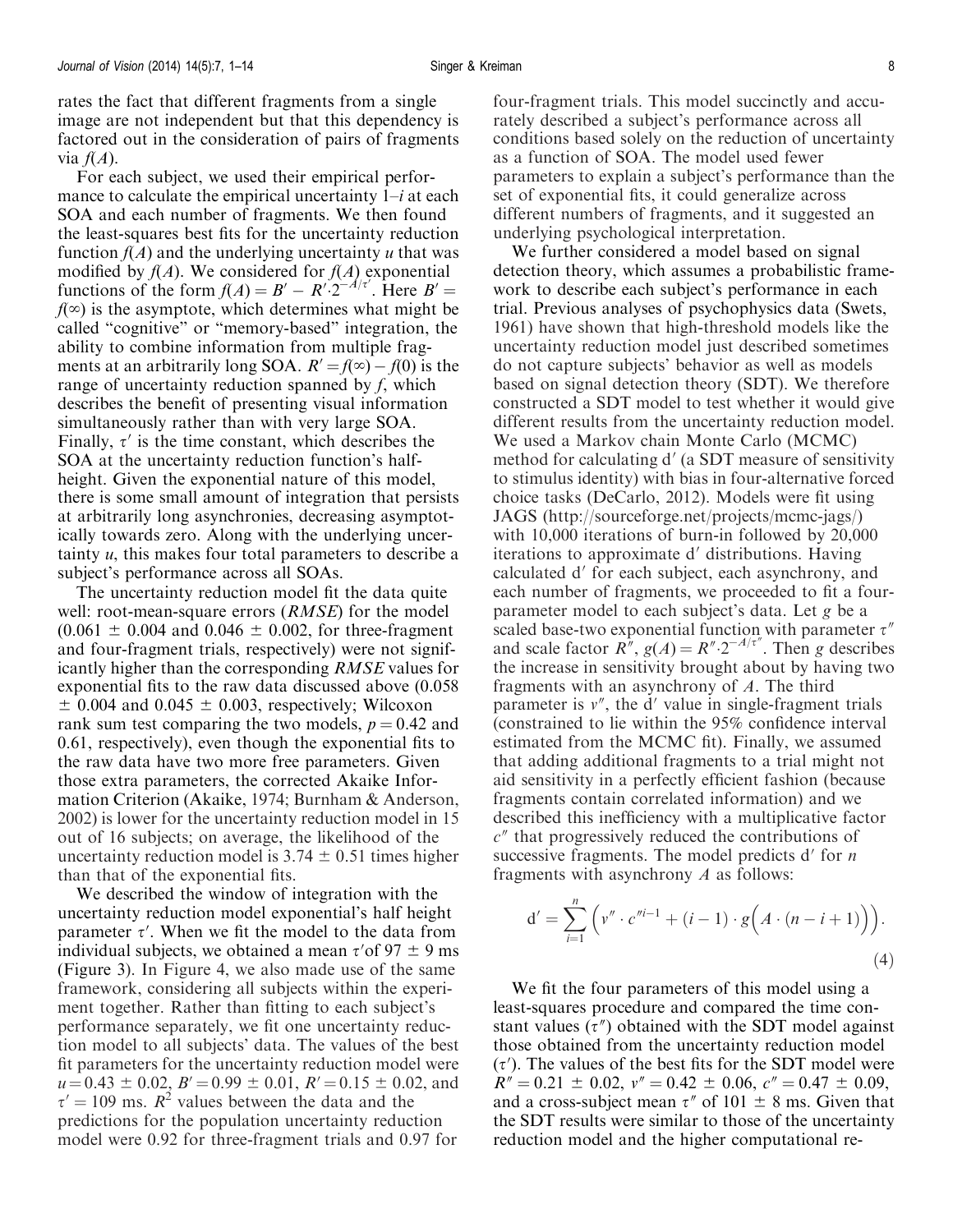<span id="page-8-0"></span>quirements for the SDT model, we used only the uncertainty reduction model for the remainder of our analyses.

As noted above, performance differed slightly between categories. To evaluate whether such inhomogeneity contributed to the observed integration time constants, we repeated the analyses after matching performance across categories by random subsampling. Under these performance-matched conditions, the mean  $\tau'$  was 95  $\pm$  9 ms, and the population  $\tau'$  was 105 ms. We also analyzed each category and each subject separately after matching performance. The mean  $\tau'$  for the four categories were  $125 \pm 23$  ms,  $144 \pm 33$  ms, 89  $\pm$  21 ms, and 131  $\pm$  26 ms, respectively, for animals, people, plants, and vehicles. Note that these fits were noisier due to having fewer data. While subjects could use different features to recognize images belonging to different categories, the results were similar across categories.

#### Experiment 2

We extended the first experiment in two variants aimed at evaluating two-fragment images and very long SOAs (Experiment 2A) and constant trial lengths and no fragment repetition (Experiment 2B). These experiment variants are described under [Methods](#page-1-0).

In Experiment 2A, the window of integration,  $\tau'$ , was  $101 \pm 14$  ms when two-fragment trials were included in the fit, and  $91 \pm 13$  ms when they were not included (Figure 5A). The other model parameters were  $u = 0.33$  $\pm$  0.02,  $B' = 0.990 \pm 0.003$ , and  $R' = 0.069 \pm 0.006$ . These values were not significantly different from each other or from the results in Experiment 1 (Wilcoxon rank sum test,  $p = 0.55$  comparing these two fits,  $p =$ 0.99 and 0.68, respectively, comparing Experiment 1 to these results with and without two-fragment trials). Furthermore, the model fit using only three- and fourfragment trials was a good fit for the two-fragment data (*RMSE* of 0.091  $\pm$  0.006 using only three- and fourfragment trials versus  $0.081 \pm 0.004$  using all trials; Wilcoxon rank sum test,  $p = 0.20$ . This demonstrates that the uncertainty reduction model was able to generalize to fragment counts that were not used to fit the model. While performance at 294.1 ms was slightly better than performance at 705.9 ms (differing by 3.4%  $\pm$  1.7%), this difference was not significant (sign test, p  $= 0.16$ ). *RMSE* and  $\tau'$  values were unaffected by including the data from 705.9 ms trials (Wilcoxon rank sum tests,  $p = 0.97$  and 0.92, respectively).  $R^2$  values were 0.30, 0.75, and 0.78 for two-, three-, and fourfragment trials, respectively. The two-fragment  $R^2$ value was low because the plot of performance against asynchrony was almost flat. The results of this experimental variant suggest that performance at long



Figure 5. Mean performance across all subjects in Experiment 2. **A.** Variant A ( $n = 17$  subjects), which added a two-fragment condition (circles) and data at 705.9 ms SOA. **B**. Variant B ( $n =$ 17 subjects), which controlled for influence of trial duration and stimulus repetition (see [Results](#page-5-0) and [Methods](#page-1-0)). Conventions are otherwise as in [Figure 4](#page-6-0).

SOAs in Experiment 1 was close to asymptote and that the uncertainty reduction model can extrapolate to two-fragment trials.

The overall performance in Experiment 2B (as well as in the previous variant) was lower than in Experiment 1 (cf. Figure 5 vs. [Figure 4](#page-6-0)) due to the inclusion of more difficult line drawings in the image sets (Figure 5B). Considering only the trials that included the same types of images across experiments (silhouette images) raised performance to levels comparable to the ones in Experiment 1 without significantly changing  $\tau'$ .  $\mathbb{R}^2$  values for the uncertainty reduction model were 0.64 and 0.81 for three- and fourfragment trials, respectively. The integration window from the uncertainty reduction model in Experiment 2B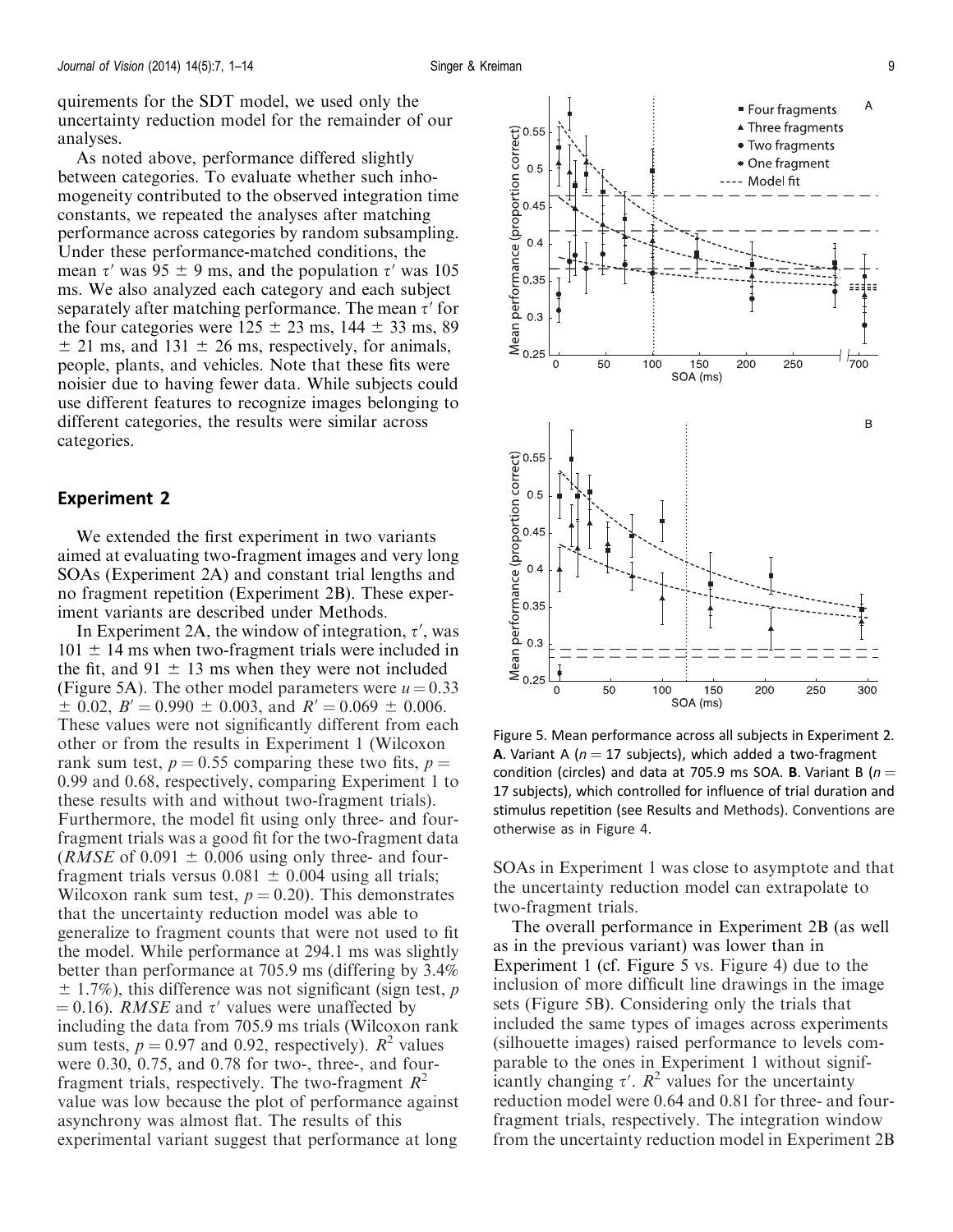$(\tau' = 123 \pm 20 \text{ ms})$  was indistinguishable from that obtained in Experiment 1 (Wilcoxon rank sum test,  $p =$ 0.79). The other model parameters were  $u = 0.30 \pm 0.30$ 0.02,  $B' = 0.990 \pm 0.003$ , and  $R' = 0.064 \pm 0.009$ . The similar  $\tau'$  values suggest that the results of Experiment 1 cannot be ascribed to differences in trial duration or slight familiarity with the images shown.

### **Discussion**

We measured the performance of 50 subjects in different variants of an experiment to evaluate the effect of presenting object fragments with varying degrees of asynchrony. By applying this externally induced temporal jitter, we characterized the importance of temporal precision for visual object recognition.

Subjects might in principle have made educated guesses based on the content of individual fragments, or combined such guesses independently across multiple fragments. Instead, we found that performance was significantly higher than predicted by independent probability summation, indicating that information from different fragments was synergistically integrated. Recognition performance decreased with increasing SOA and was well characterized by a simple model based on the reduction of uncertainty as a function of the temporal proximity of the presented image parts. In principle, such a model could be realized by neurons whose firing rate increases with the arrival of each new burst of information and then relaxes more slowly towards baseline. Neurons showing such firing rate increases upon transient stimulus onset, and decay dynamics over hundreds of milliseconds, have been described in recordings in the lateral intraparietal cortex during a motion discrimination task (Huk & Shadlen, [2005\)](#page-12-0).

While we focused on the uncertainty reduction model, we also fit the data from Experiment 1 with a model based on signal detection theory. These two models reflect different paradigms of psychological processing. In the former, each additional piece of information (provided by each successive fragment) multiplicatively reduces the subject's uncertainty about what was shown, increasing the probability of giving a correct answer. In the latter, each additional fragment adds to the distance between the actual category and the other categories in an implicit psychological space, again increasing the probability of discriminating the true category from the others. There are important differences between these paradigms (Swets, [1961\)](#page-13-0), though either could be realized via the integrative neurons hypothesized above. The uncertainty reduction model might be implemented by a set of downstream

neurons that act as thresholds on the evidence accumulated by the integrative neurons; the first downstream neuron to cross threshold could report the identity of the viewed image. Support for one or another image would manifest as increased firing rates in integrative neurons feeding into the associated downstream neurons, increasing its chance of being the first to cross threshold. The signal detection theory might instead reflect a set of downstream neurons whose activity reflected which integrative neuron was most active, in a winner-take-all fashion. The integrative neurons would then essentially be counting votes. Ultimately, given that the two models yielded indistinguishable estimates of the window of temporal integration, it is difficult to draw any conclusions about which paradigm is more likely to be correct based on the current data.

The results demonstrated that asynchronies of a few tens of milliseconds disrupted categorization performance. This disruption is consistent with a body of neurophysiological observations and computational models of object recognition that are based on a rapid cascade of processing events along the ventral visual stream (DiCarlo et al., [2012;](#page-12-0) Fukushima, [1980;](#page-12-0) Hung et al., [2005;](#page-12-0) Johnson & Olshausen, [2003](#page-12-0); Kirchner & Thorpe, [2006;](#page-12-0) Liu et al., [2009](#page-12-0); Potter & Levy, [1969](#page-12-0); Richmond et al., [1990](#page-12-0); Riesenhuber & Poggio, [2000;](#page-13-0) Rolls, [1991](#page-13-0); Serre et al., [2007](#page-13-0); Thorpe et al., [1996](#page-13-0); vanRullen & Thorpe, [2002\)](#page-13-0). The response latencies across the ventral stream consistently increase by about 10 to 20 ms at each stage from the retina to the thalamus to a cascade of cortical areas from primary visual cortex to inferior temporal cortex (Maunsell, [1987;](#page-12-0) Schmolesky et al., [1998\)](#page-13-0). The rapidity with which visual shape information progresses through the ventral visual cortex and is converted into behavioral or perceptual output is consistent with the current observation that object recognition begins to suffer impairment with even minor disruptions of stimulus timing.

In addition to the impairment in shape recognition through spatial integration due to temporal asynchrony, timing judgments can be influenced by spatial cues. Spatial grouping cues that encourage the binding together of separate parts can interfere with simultaneity judgments, at a time scale similar to that reported here (Cheadle et al., [2008\)](#page-11-0). Spatial judgments are influenced by temporal constraints and temporal judgments are influenced by spatial constraints.

While temporal asynchrony disrupted recognition, we observed that performance was well above asymptotic levels even at SOAs of approximately 100 ms. Integration at these SOAs cannot be ascribed to trial duration, eye movements, remembering the stimuli from previous trials, or forgetting the fragments shown within a trial ([Figure 5\)](#page-8-0). Performance values at SOAs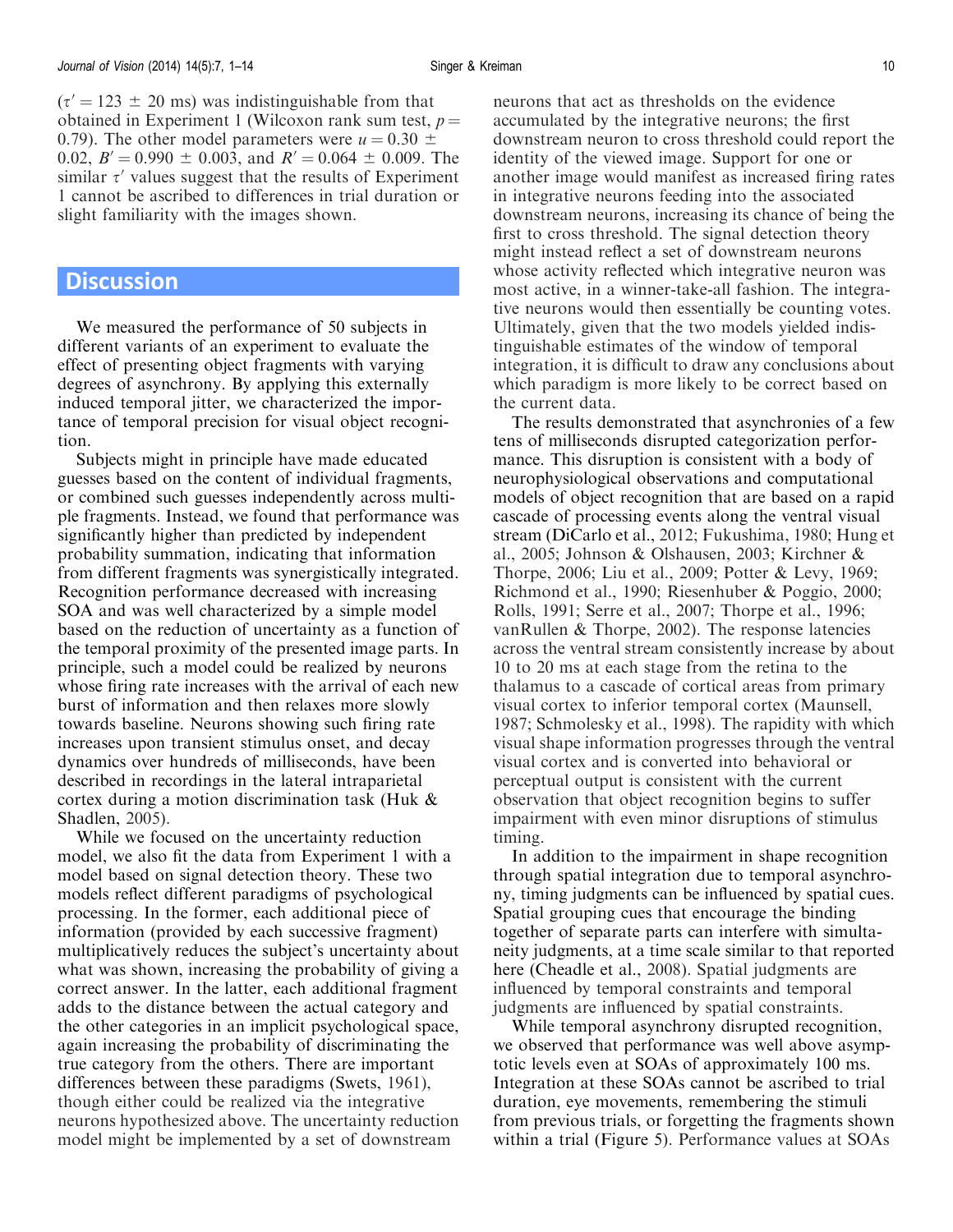of approximately 100 ms are consistent with the extended durations of responses in inferior temporal cortex (De Baene et al., [2007\)](#page-11-0). These extended response durations might instantiate a buffer, allowing the integration of visual shape information over time. The ability to integrate visual information over brief spans could underlie many critical visual functions. For example, percepts of camouflaged or partially occluded objects could be assembled over time as the objects moved relative to their background or occluders (Nishida, [2004\)](#page-12-0) and information could be integrated across saccades (Irwin, Yantis, & Jonides, [1983;](#page-12-0) Jonides, Irwin, & Yantis, [1982;](#page-12-0) O'Regan & Levy-Schoen, [1983](#page-12-0)).

The observed integration of form information over  $<$  100 ms is unlikely to reflect working memory processes, as the temporal scales involved in working memory span several seconds (Vogel, Woodman, & Luck, [2006](#page-13-0)). There is, however, sufficient time between stimulus presentation and the response period that the (integrated) image or category information could be held in working memory. The window of temporal integration reported here has been observed in other domains and with other experimental paradigms (Caudek, Domini, & Di Luca, [2002](#page-11-0); Forget, Buiatti, & Dehaene, [2009](#page-12-0); Nishida, [2004](#page-12-0)). In particular, performance that exceeds probability summation at short SOAs is consistent with the temporal scales involved in iconic memory (Coltheart, [1980](#page-11-0); Di Lollo, [1977](#page-12-0); Eriksen & Collins, [1968;](#page-12-0) Hogben & Di Lollo, [1974](#page-12-0); Sperling, [1960](#page-13-0)). Prior work has shown that information about arrays of letters (Sperling, [1960\)](#page-13-0) or flashing squares (Hogben & Di Lollo, [1974\)](#page-12-0) remains accessible for a short time after presentation. It is possible that the integration we observed at short SOAs in the object recognition system arises from mechanisms similar to those underlying the previously reported persistence of simple visual "icons," though iconic memory has been shown to be disrupted by masks (Di Lollo, Clark, & Hogben, [1988\)](#page-12-0). Visual persistence, as instantiated by the dynamics of retinal cells, is generally terminated by a mask; it is more likely that we are measuring neural or informational persistence at a higher level of the visual system (Coltheart, [1980\)](#page-11-0). While the dynamic noise in the stimulus sequence could partly mask visual persistence, it certainly does not completely obliterate it. Hence, the integration constants reported here constitute an upper bound and it is conceivable that visual information could decay even more rapidly than reported here.

Two additional phenomena share similar characteristics with the dynamic rate of decay reported here. Integration masking, in which irrelevant information presented immediately before or after the presentation of a target inhibits perception of that target by adding noise to it, exhibits a similar time scale to that described here, and may reflect a similar process (Enns & Di Lollo, [2000\)](#page-12-0). Priming (in which a stimulus facilitates the perception or naming of a later stimulus) might also play a part in these observations. Priming would likely increase performance at longer SOA; positive effects of priming typically are small or nonexistent at SOA close to zero and increase with increasing SOA (La Heij, Dirkx, & Kramer, [1990;](#page-12-0) Scharlau & Neumann, [2003\)](#page-13-0).

A series of elegant studies has shown that detectability and perception can be influenced by the exact time at which a stimulus is presented with respect to ongoing endogenous oscillations (Rohenkohl & Nobre, [2011;](#page-13-0) Van Dijk, Schoffelen, Oostenveld, & Jensen, [2008\)](#page-13-0). In the context of the task presented here, it is conceivable that the initial dynamic noise could reset such endogenous oscillations and that certain presentation times and SOAs could lead to enhanced recognition by virtue of their specific phase. The limited number and uneven sampling of SOAs precludes a systematic investigation of these effects here, but it will be interesting in future studies to examine the physiological signals underlying recognition of asynchronously presented objects.

Several studies have shown interactions between asynchronous parts of faces (Anaki et al., [2007](#page-11-0); Cheung et al., [2011;](#page-11-0) Singer & Sheinberg, [2006\)](#page-13-0); those findings are better described in terms of higher level phenomena than object recognition. Complex images have also been used in a study of subjective simultaneity (Loftus & Hanna, [1989\)](#page-12-0), in which subjects were asked to rate how complete or integrated images appeared to be when divided into two parts presented with varying durations and asynchronies. Here we expand upon this body of previous work by showing that complex shape information can be combined across both space and time to enable object recognition. Our results were consistent across a battery of controls designed to account for eye movements, stimulus familiarity, and memory on longer time scales.

### **Conclusions**

Integration across image fragments begins to break down when as little as 30 ms separates the fragments and decays with a time constant of approximately 100 ms. The current characterization of the time course with which visual object recognition breaks down as a function of temporal asynchrony provides information critical to building computer vision systems that operate beyond static snapshots, to modeling visual object recognition, to designing experiments that probe the performance over time of the human visual system, and to the construction of theories of perception in a dynamic world.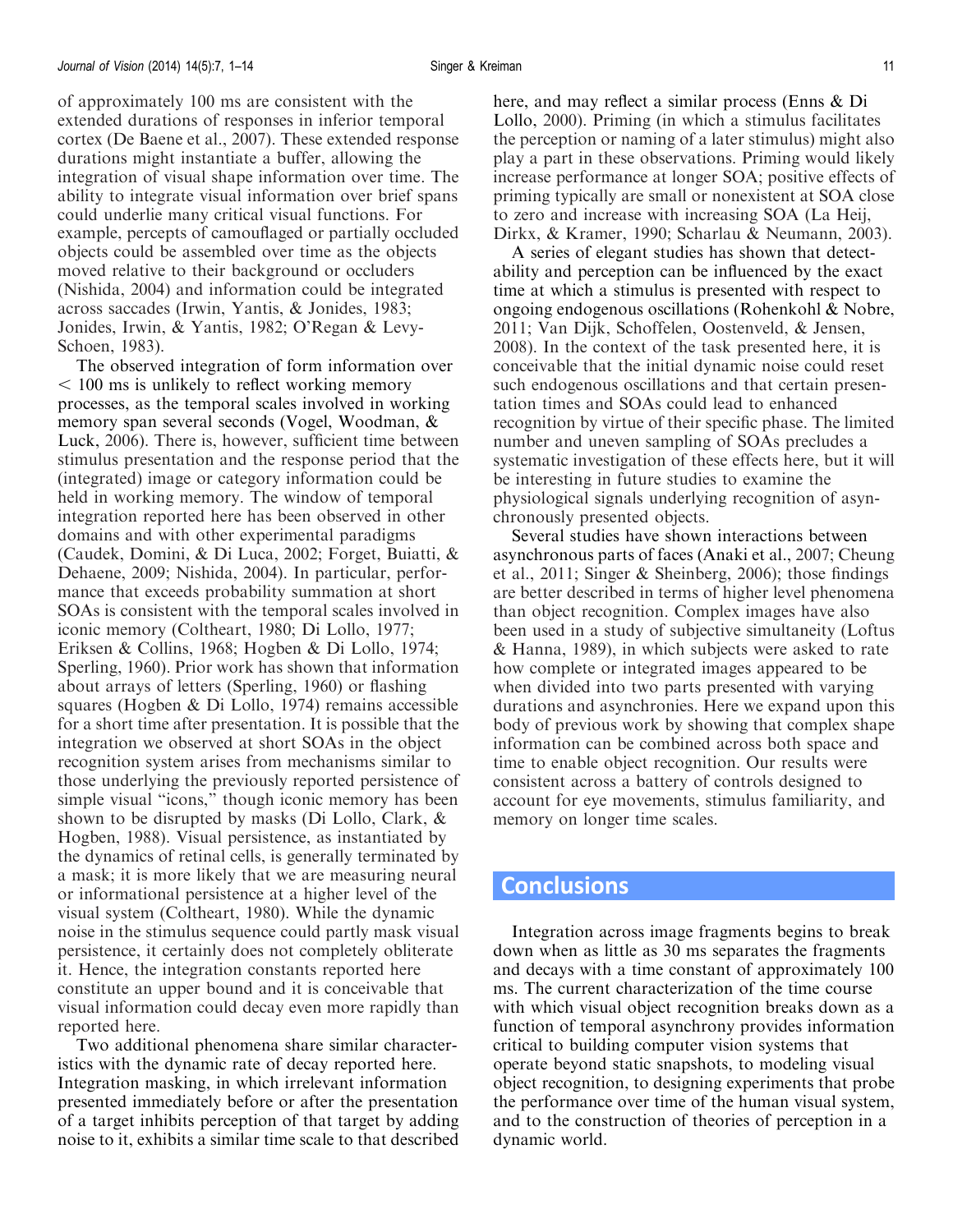<span id="page-11-0"></span>Keywords: object recognition, temporal integration, fragmented images, temporal sensitivity, visual dynamics

### Acknowledgments

The authors thank Neal Dach and Joanna Li for assistance with stimulus preparation and data collection and John Maunsell, Thomas Miconi, and Hanlin Tang for their insightful comments on the manuscript. This work was supported by NSF grants 0954570 and CCF-1231216 (GK).

Commercial relationships: none.

Corresponding author: Jedediah Miller Singer. Email: jedediah.singer@childrens.harvard.edu. Address: Department of Ophthalmology, Boston Children's Hospital, Harvard Medical School, Boston, MA, USA.

### References

- Akaike, H. A. (1974). A new look at the statistical model identification. IEEE Transactions on Automatic Control, 19, 716–723.
- Anaki, D., Boyd, J., & Moscovitch, M. (2007). Temporal integration in face perception: Evidence of configural processing of temporally separated face parts. Journal of Experimental Psychology: Human Perception and Performance, 33(1), 1–19. doi: 2007-01135-001 [pii] 10.1037/0096-1523.33.1.1.
- Aspell, J. E., Wattam-Bell, J., & Braddick, O. (2006). Interaction of spatial and temporal integration in global form processing. Vision Research, 46(18), 2834–2841. doi: S0042-6989(06)00118-0 [pii] 10. 1016/j.visres.2006.02.018.
- Bair, W., & Movshon, J. A. (2004). Adaptive temporal integration of motion in direction-selective neurons in macaque visual cortex. Journal of Neuroscience, 24(33), 7305–7323. doi:10.1523/JNEUROSCI. 0554-04.2004 24/33/9305 [pii].
- Brainard, D. H. (1997). The Psychophysics Toolbox. Spatial Vision, 10, 433–436.
- Brockmole, J. R., Wang, R. F., & Irwin, D. E. (2002). Temporal integration between visual images and visual percepts. Journal of Experimental Psychology: Human Perception and Performance, 28(2), 315– 334.
- Burnham, K. P, & Anderson, D. (2002). Model selection and multi-model inference (2nd ed.). New York: Springer.
- Burr, D. C., & Santoro, L. (2001). Temporal integration of optic flow, measured by contrast and coherence thresholds. Vision Research, 41(15), 1891–1899. doi: S0042-6989(01)00072-4 [pii].
- Caudek, C., Domini, F., & Di Luca, M. (2002). Shortterm temporal recruitment in structure from motion. Vision Research, 42, 10.
- Cavanagh, P., Holcombe, A. O., & Chou, W. (2008). Mobile computation: Spatiotemporal integration of the properties of objects in motion. Journal of Vision,  $8(12)$ :1, 1–23, http://www.journalofvision. org/content/8/12/1, doi:10.1167/8.12.1. [[PubMed\]](http://www.ncbi.nlm.nih.gov/pubmed/18831615) [[Article\]](http://www.journalofvision.org/content/8/12/1.long)
- Cheadle, S., Bauer, F., Parton, A., Müller, H., Bonneh, Y. S., & Usher, M. (2008). Spatial structure affects temporal judgments: Evidence for a synchrony binding code. Journal of Vision, 8(7):12, 1–12, http://journalofvision.org/content/8/7/12, doi: 10.1167/8.7.12. [[PubMed](http://www.ncbi.nlm.nih.gov/pubmed/19146245)] [[Article](http://www.journalofvision.org/content/8/7/12.long)]
- Cheung, O. S., Richler, J. J., Phillips, W. S., & Gauthier, I. (2011). Does temporal integration of face parts reflect holistic processing? Psychonomic Bulletin and Review, 18(3), 476–483. doi:10.3758/ s13423-011-0051-7.
- Clifford, C. W., Holcombe, A. O., & Pearson, J. (2004). Rapid global form binding with loss of associated colors. Journal of Vision,  $4(12):8$ , 1090–1101, http:// www.journalofvision.org/content/4/12/8, doi: 10.1167/4.12.8. [[PubMed](http://www.ncbi.nlm.nih.gov/pubmed/15669913)] [[Article](http://www.journalofvision.org/content/4/12/8.long)]
- Coltheart, M. (1980). Iconic memory and visible persistence. Attention, Perception, & Psychophysics, 27(3), 183–228. doi:10.3758/bf03204258.
- Connor, C. E., Brincat, S. L., & Pasupathy, A. (2007). Transformation of shape information in the ventral pathway. Current Opinion in Neurobiology, 17(2), 140–147.
- Cornelissen, F. W., Peters, E. M., & Palmer, J. (2002). The Eyelink Toolbox: Eye tracking with MATLAB and the Psychophysics Toolbox. Behavioral Research Methods, Instruments, and Computers, 34, 4.
- De Baene, W., Premereur, E., & Vogels, R. (2007). Properties of shape tuning of macaque inferior temporal neurons examined using rapid serial visual presentation. Journal of Neurophysiology, 97(4), 2900–2916. doi: 00741.2006 [pii] 10.1152/jn. 00741.2006.
- DeCarlo, L. T. (2012). On a signal detection approach to m-alternative forced choice with bias, with maximum likelihood and bayesian approaches to estimation. Journal of Mathematical Psychology, 56(3), 196–207.
- Deco, G., & Rolls, E. T. (2004). Computational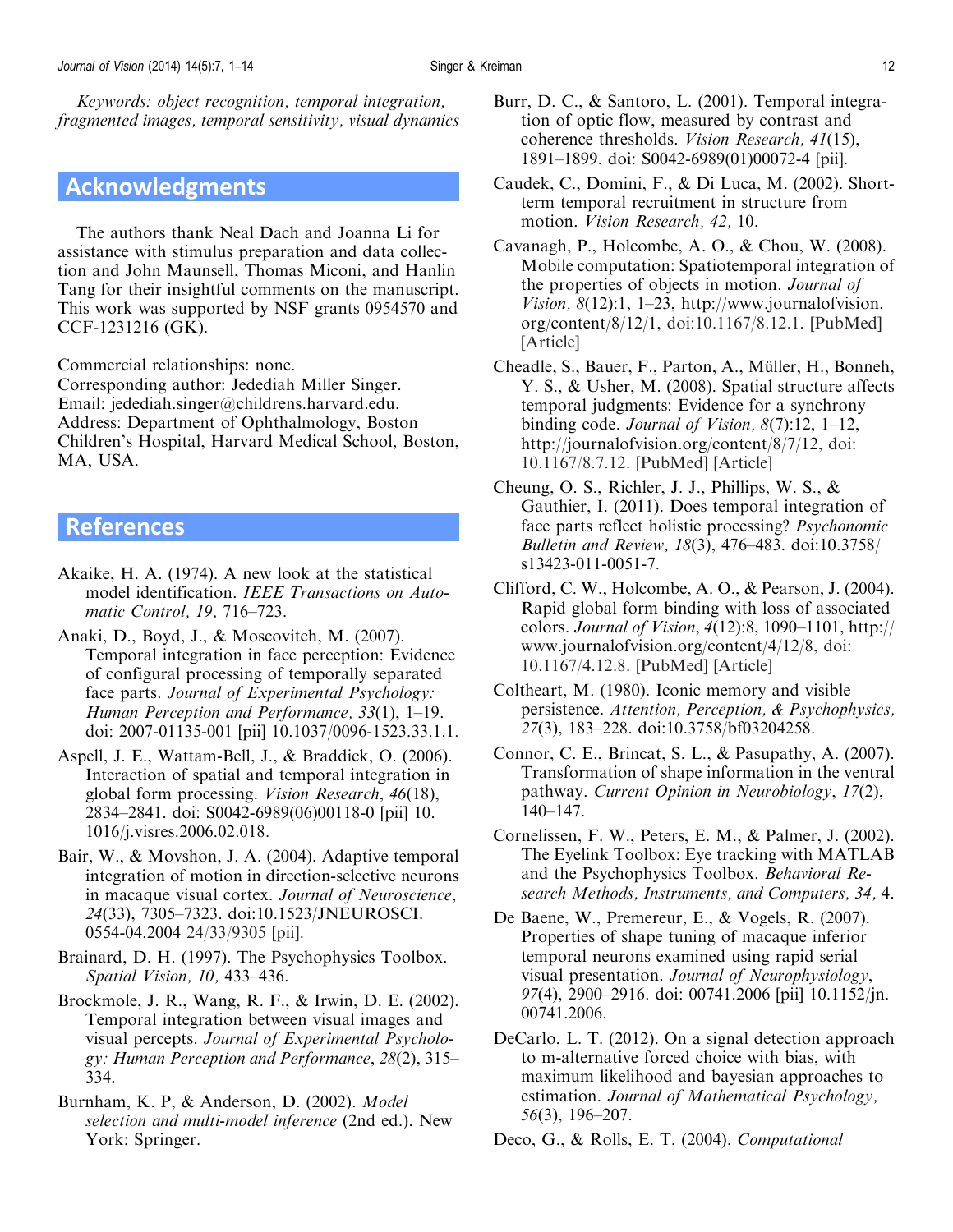<span id="page-12-0"></span>neuroscience of vision. Oxford, UK: Oxford University Press.

- Di Lollo, V. (1977). Temporal characteristics of iconic memory. *Nature*, 267(5608), 241–243.
- Di Lollo, V., Clark, C. D., & Hogben, J. H. (1988). Separating visible persistence from retinal afterimages. Perception and Psychophysics, 44(4), 363–368.
- DiCarlo, J. J., Zoccolan, D., & Rust, N. C. (2012). How does the brain solve visual object recognition? Neuron, 73(3), 415–434. doi: S0896-6273(12)00092- X [pii] 10.1016/j.neuron.2012.01.010.
- Douglas, R. J., & Martin, K. A. (2004). Neuronal circuits of the neocortex. Annual Review of Neuroscience, 27, 419–451.
- Enns, J. T., & Di Lollo, V. (2000). What's new in visual masking? Trends in Cognitive Sciences, 4(9), 345– 352.
- Eriksen, C. W., & Collins, J. F. (1968). Sensory traces versus the psychological moment in the temporal organization of form. Journal of Experimental Psychology, 77(3), 376–382.
- Felleman, D. J., & Van Essen, D. C. (1991). Distributed hierarchical processing in the primate cerebral cortex. Cerebral Cortex, 1, 1–47.
- Forget, J., Buiatti, M., & Dehaene, S. (2009). Temporal integration in visual word recognition. Journal of Cognitive Neuroscience, 22(5), 14.
- Fukushima, K. (1980). Neocognitron: A self organizing neural network model for a mechanism of pattern recognition unaffected by shift in position. Biological Cybernetics, 36(4), 193–202.
- Hogben, J. H., & Di Lollo, V. (1974). Perceptual integration and perceptual segregation of brief visual stimuli. Vision Research, 14(11), 1059–1069.
- Huk, A. C., & Shadlen, M. N. (2005). Neural activity in macaque parietal cortex reflects temporal integration of visual motion signals during perceptual decision making. The Journal of Neuroscience, 25(45), 16.
- Hung, C. P., Kreiman, G., Poggio, T., & DiCarlo, J. J. (2005). Fast read-out of object identity from macaque inferior temporal cortex. Science, 310, 863–866.
- Irwin, D. E., Yantis, S., & Jonides, J. (1983). Evidence against visual integration across saccadic eye movements. *Perception and Psychophysics*, 34(1), 49–57.
- Johnson, J. S., & Olshausen, B. A. (2003). Timecourse of neural signatures of object recognition. Journal of Vision, 3(7):4, 499–512, http://www. journalofvision.org/content/3/7/4, doi:10.1167/ 3.7.4. [[PubMed](http://www.ncbi.nlm.nih.gov/pubmed/14507255)] [[Article\]](http://www.journalofvision.org/content/3/7/4.long)
- Jonides, J., Irwin, D. E., & Yantis, S. (1982). Integrating visual information from successive fixations. Science, 215(4529), 192–194.
- Kirchner, H., & Thorpe, S. J. (2006). Ultra-rapid object detection with saccadic eye movements: Visual processing speed revisited. Vision Research, 46(11), 1762–1776. doi: S0042-6989(05)00511-0 [pii] 10. 1016/j.visres.2005.10.002.
- La Heij, W., Dirkx, J., & Kramer, P. (1990). Categorical interference and associative priming in picture naming. British Journal of Psychology,  $81(4)$ , 511–525.
- Liu, H., Agam, Y., Madsen, J. R., & Kreiman, G. (2009). Timing, timing, timing: Fast decoding of object information from intracranial field potentials in human visual cortex. Neuron, 62(2), 281– 290.
- Loftus, G. R., & Hanna, A. M. (1989). The phenomenology of spatial integration: Data and models. Cognitive Psychology, 21(3), 363–397. doi: 0010-0285(89)90013-3 [pii].
- Logothetis, N. K., & Sheinberg, D. L. (1996). Visual object recognition. Annual Review of Neuroscience, 19, 577–621.
- Maunsell, J. H. R. (1987). Physiological evidence for two visual subsystems. In L. Vaina (Ed.), Matters of intelligence (pp. 59–87). Dordrecht, The Netherlands: Reidel Press.
- Neri, P., Morrone, M. C., & Burr, D. C. (1998). Seeing biological motion. Nature, 395(6705), 894–896. doi: 10.1038/27661.
- Nishida, S. (2004). Motion-based analysis of spatial patterns by the human visual system. Current Biology, 14, 830–839.
- O'Regan, J. K., & Levy-Schoen, A. (1983). Integrating visual information from successive fixations: Does trans-saccadic fusion exist? Vision Research, 23(8), 765–768.
- Pasupathy, A., & Connor, C. E. (1999). Responses to contour features in macaque area V4. Journal of Neurophysiology, 82(5), 2490–2502.
- Pelli, D. G. (1997). The VideoToolbox software for visual psychophysics: Transforming numbers into movies. Spatial Vision, 10, 437–442.
- Potter, M. C., & Levy, E. (1969). Recognition memory for a rapid sequence of pictures. Journal of Experimental Psychology, 81(1), 10–15.
- Richmond, B. J., Optican, L. M., & Spitzer, H. (1990). Temporal encoding of two-dimensional patterns by single units in primate primary visual cortex. I. Stimulus-response relations. Journal of Neurophysiology, 64(2), 351–369.